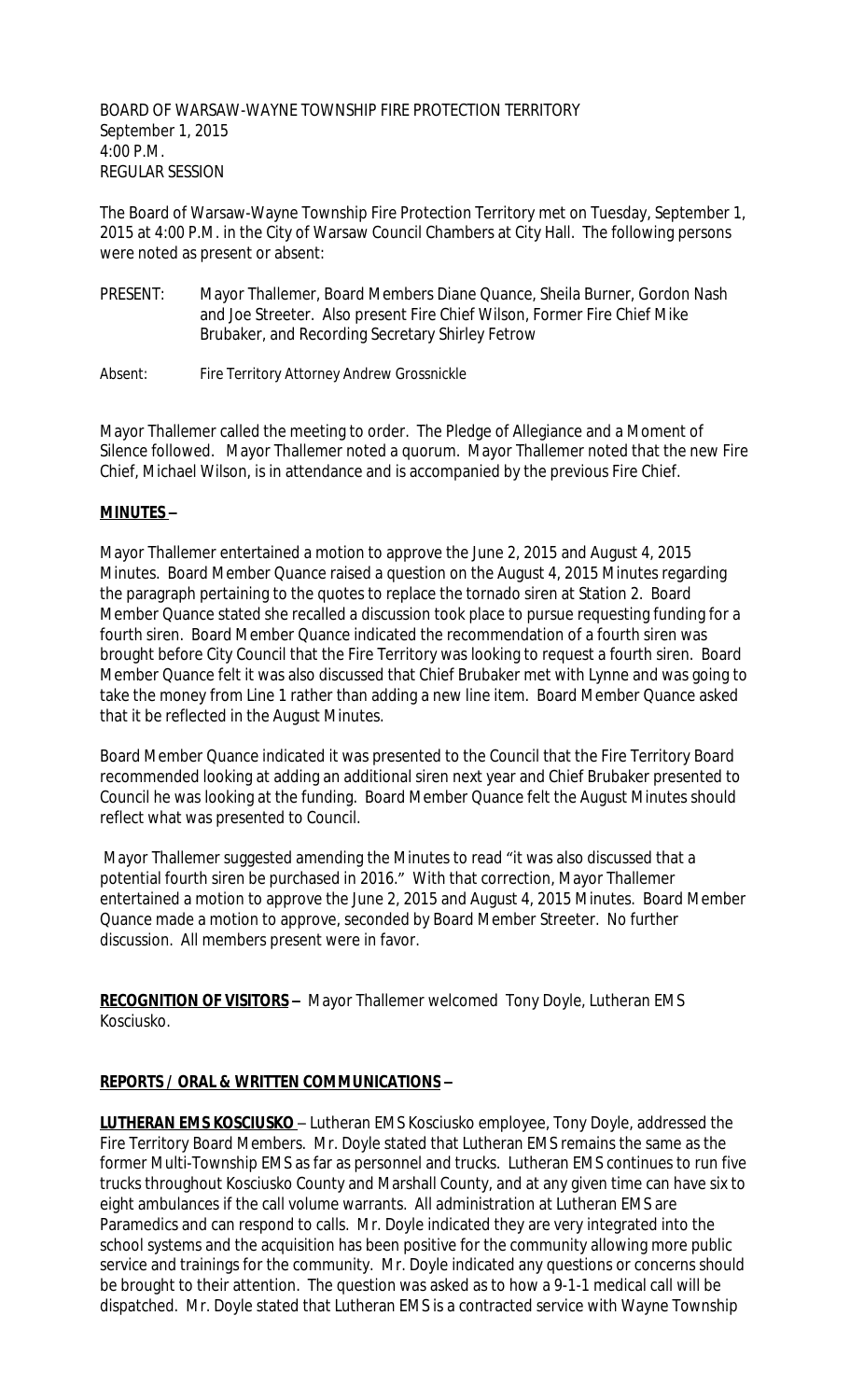(along with other townships in the county) and will be dispatched accordingly, and as a general rule, patients will be transported to a hospital of their choice.

**MONTHLY ACTIVITY REPORT – JULY 2015** – Former Chief Brubaker summarized the monthly activity report for July. (Documentation attached to Minutes).

**MONTHLY EXPENDITURE REPORT – July 2015** – Former Chief Brubaker summarized the monthly expenditure report for July. Former Chief Brubaker noted that Warsaw Chemical's insurance company has not, to date, reimbursed the Territory for the expenses submitted. Mayor Thallemer entertained a motion to approve the July expenditures. Board Member Burner made a motion to approve; seconded by Board Member Nash. No further discussion. All members present were in favor. (Documentation attached to Minutes).

**NEW HIRE – MILES WATERS 9/15/15** – Former Chief Brubaker indicated that Miles Waters has been approved for hire and will start September 15<sup>th</sup>. Miles will report to "A" Shift. Miles comes from New Haven, will be married on September 5<sup>th</sup> and has recently moved to the Warsaw area. Former Chief Brubaker noted that Miles has been approved for hire by the Board of Works. Board Member Streeter made a motion to approve Miles for hire; seconded by Board Member Burner. No further discussion. All members present were in favor.

**FAMILY SAFETY DAY - 9/12/15** - Family Safety Day will be held on Saturday, September 12<sup>th</sup> from 11:00 a.m. – 3:00 p.m. Former Chief Brubaker invited all members to attend. (Documentation attached to Minutes).

## **UNFINISHED BUSINESS –**

#### **NEW BUSINESS –**

**APPROVAL OF 2016 BUDGET** – Mayor Thallemer indicated that the 2016 budgets have been presented to City Council. Former Chief Brubaker asked for any questions or discussion. No questions were raised. The 2016 budgets will go back to City Council next Tuesday. Former Chief Brubaker asked for approval of the 2016 budgets. Mayor Thallemer entertained a motion to approve the 2016 Operating, Equipment Replacement and Pension budgets. Board Member Nash made a motion to approve; seconded by Board Member Streeter. No further discussion. All members present were in favor.

**PERMISSION TO BID NEW RESCUE TRUCK** - Mayor Thallemer noted that the Board of Works approved permission to bid at last Friday's Board of Works meeting. If there were no concerns, Mayor Thallemer entertained a motion to approve the bid process of the new rescue truck. Board Member Quance made a motion to approve; seconded by Board Member Burner and Board Member Nash. All members present were in favor. (Documentation attached to Minutes).

Former Chief Brubaker informed the board members that the spec has been received and the truck committee will be making its final review. One change noted is generic verbiage will be changed to specific verbiage. Former Chief Brubaker will then meet with City Engineer James Emans to review the bonding and other legal verbiage.

#### **TRAVEL REQUESTS –**

1. **Instructor II/III** – Mayor Thallemer noted this travel request has been approved by the Board of Works. Mayor Thallemer entertained a motion to approve the Instructor II/III travel request. Board Member Streeter made a motion to approve; seconded by Board Member Burner. All members present were in favor. (Documentation attached to Minutes).